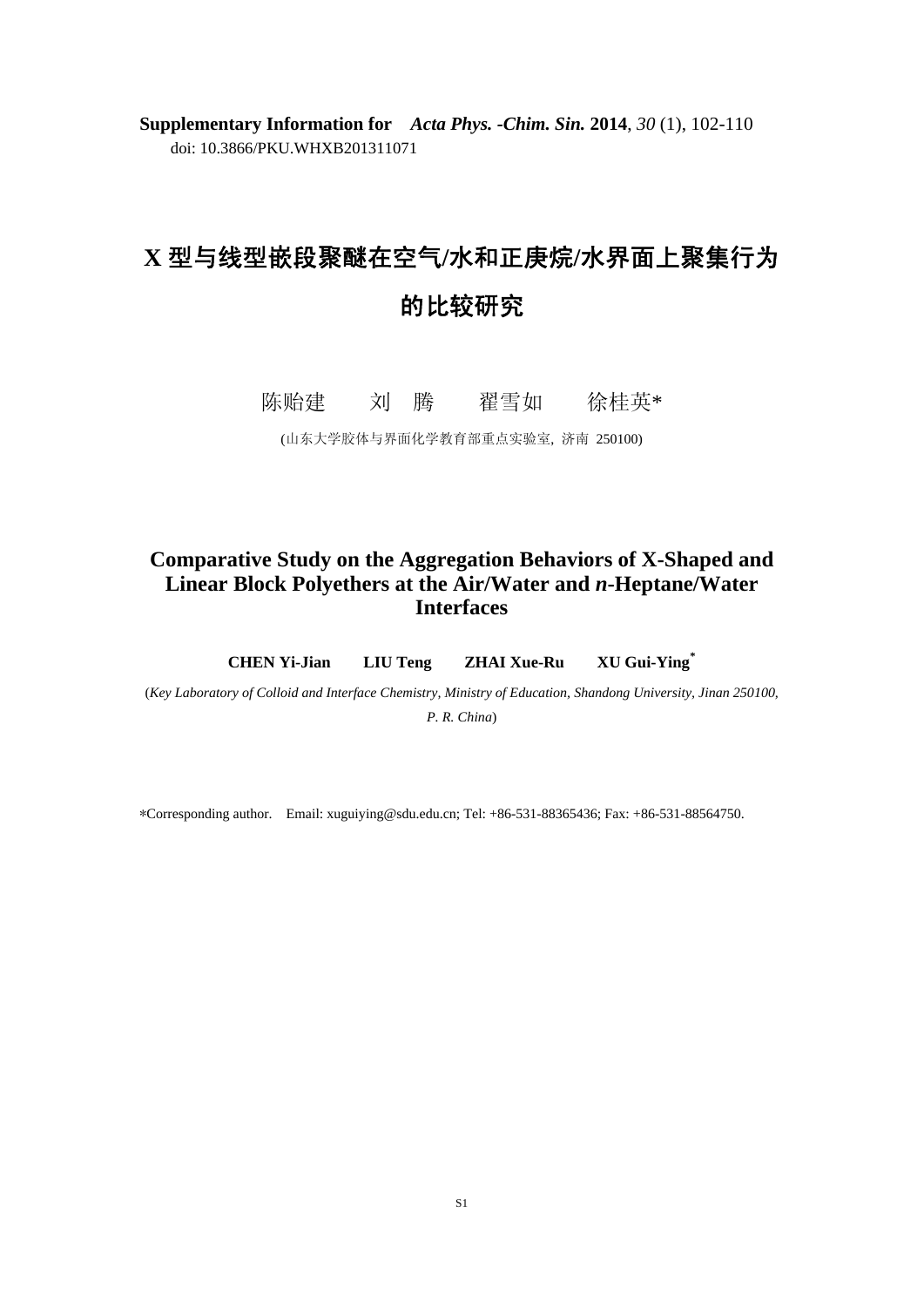





图 **S2** 不同浓度 LPE 的动态界面张力曲线 **Fig.S2** Dynamic interface tensions of LPE and TPE at various concentrations (A) LPE: air/water surface, (B) LPE: n-heptane/water interface